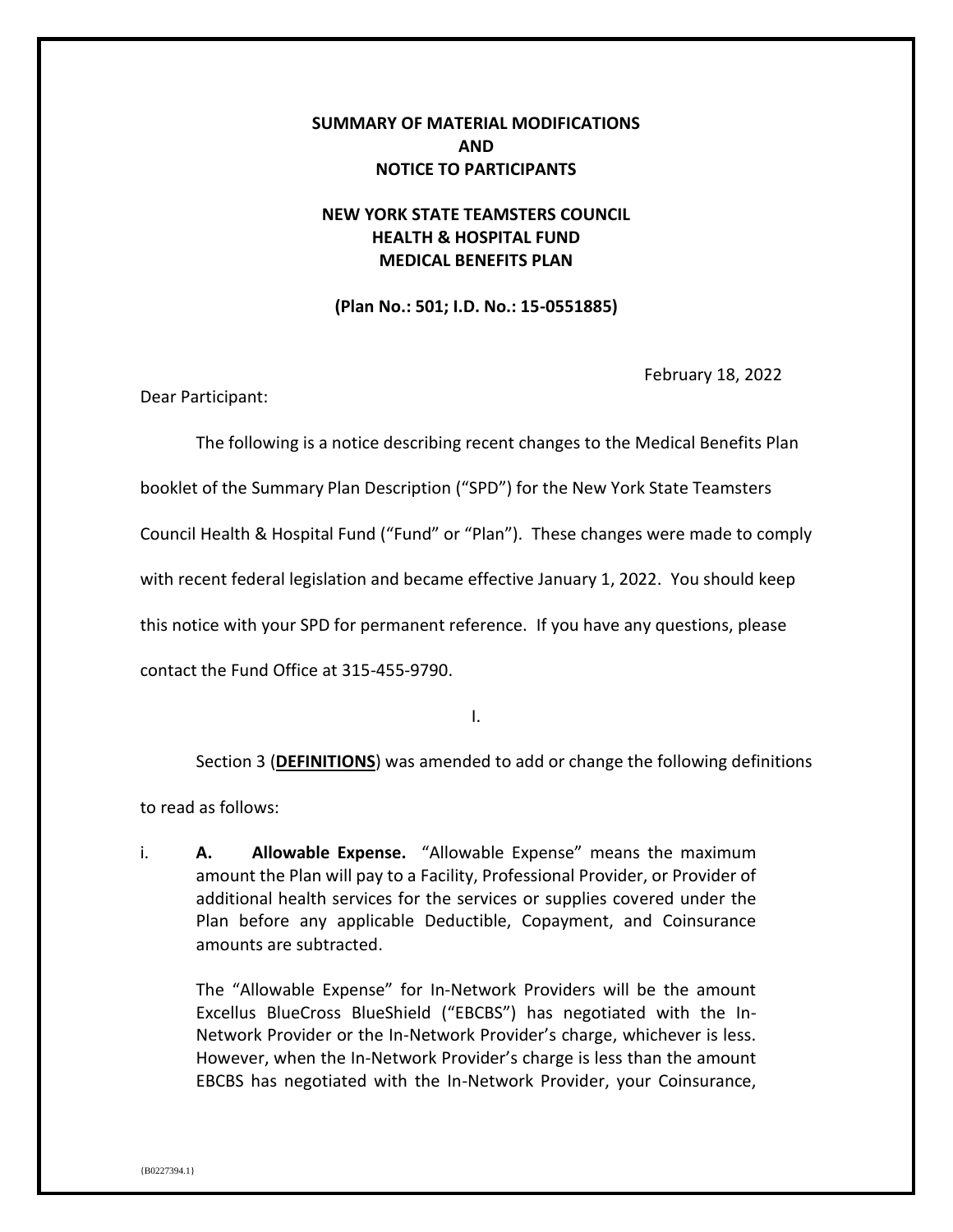Copayment or Deductible amount will be based on the In-Network Provider's charge.

Unless otherwise specifically provided herein, the "Allowable Expense" for Out-of-Network Providers will be determined by the Plan based on the lowest of (1) the Out-of-Network Provider's charge, (2) the amount approved by the local Blue Cross Blue Shield Plan with whom the Out-of-Network Provider has an agreement, or (3) the average amount EBCBS has negotiated with its participating providers for the type of care you receive, based on a regional fee schedule. **The Out-of-Network Provider's actual charge may exceed the Allowable Expense. For anything other than Surprise Bills, you must pay the difference between the Allowable Expense and the Out-of-Network Provider's charge.**

*Ground Ambulance.* The "Allowable Expense" for an Out-of-Network Provider for ground ambulance, other than ground ambulance that may be considered as part of a Surprise Bill, will be the Out-of-Network Provider's charge.

*Surprise Bills.* The "Allowable Expense" for Surprise Bills for an Out-of-Network Provider will be the lesser of the Out-of-Network Provider's charge or the "Qualifying Payment Amount." See the section titled "Protection from Surprise Bills" below for what constitutes a Surprise Bill and how the Qualifying Payment Amount is determined.

*Physician-Administered Pharmaceuticals.* For physician-administered pharmaceuticals, the Plan uses gap methodologies that are similar to the pricing methodology used by the Centers for Medicare and Medicaid Services, and produce fees based on published acquisition costs or average wholesale prices for the pharmaceuticals. These methodologies are currently created by RJ Health Systems, Thomson Reuters (published in its Red Book), or EBCBS based on an internally developed pharmaceutical pricing resource if the other methodologies have no pricing data available for a physician-administered pharmaceutical or special circumstances support an upward adjustment to the other pricing methodology.

ii. **H. Emergency Condition.** A medical condition manifesting itself by acute symptoms of sufficient severity (including severe pain) such that a prudent layperson, who possesses an average knowledge of health and medicine, could reasonably expect the absence of immediate medical attention to result in a condition described in the Emergency Medical Treatment and Active Labor Act ("EMTALA"), including: (1) placing the health of the individual (or, with respect to a pregnant woman, the health of the woman or her unborn child) in serious jeopardy, (2) serious

 ${80227394.1}$  2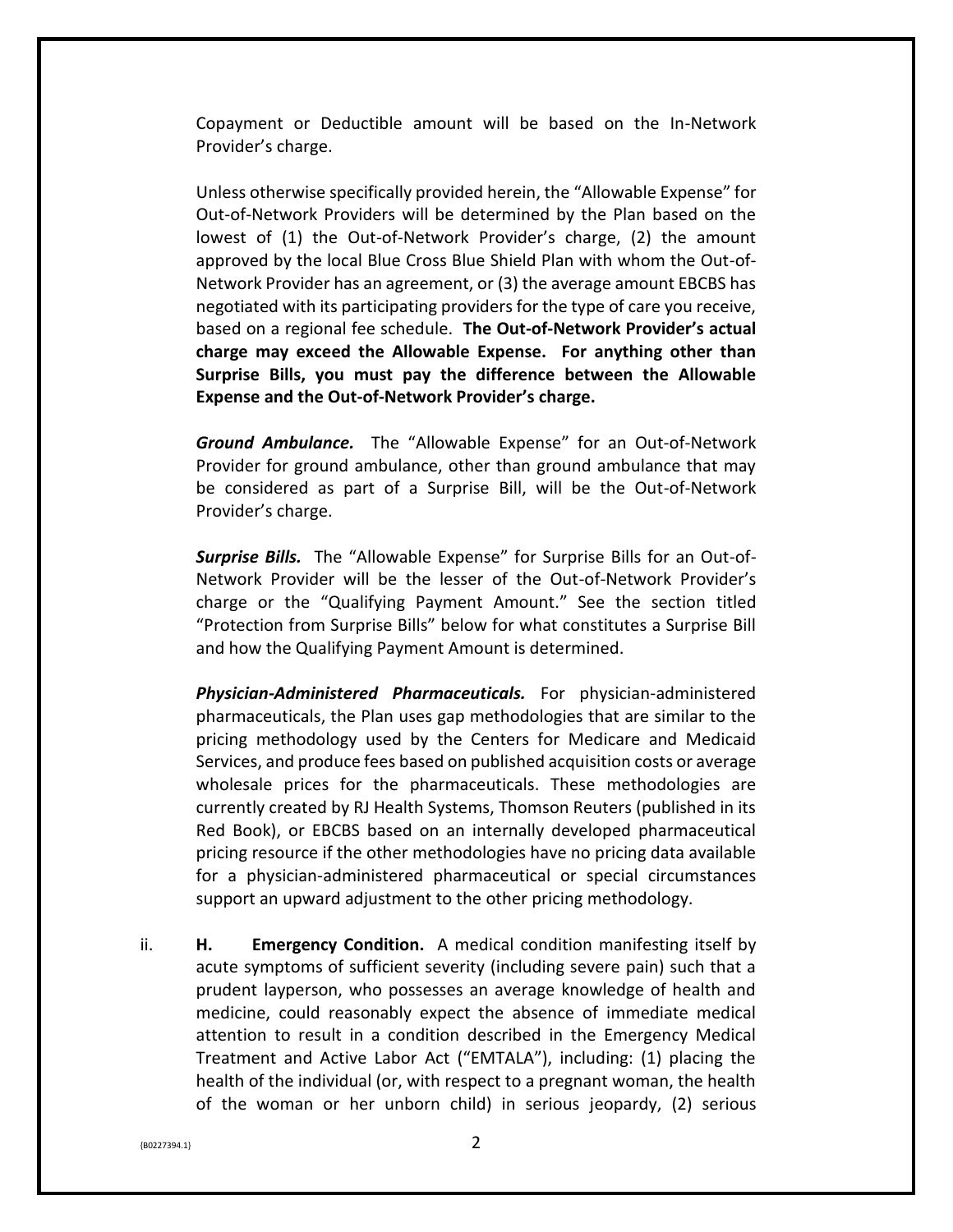impairment to bodily functions, or (3) serious dysfunction of any bodily organ or part.

iii. **H1. Emergency Services.** With respect to an Emergency Condition, a medical screening examination (as required under EMTALA or as would be required under EMTALA if it applied to an Independent Freestanding Emergency Department) which is within the capability of the emergency department of a Hospital (or Independent Freestanding Emergency Department), including ancillary services routinely available to the emergency department to evaluate such Emergency Condition; and within the capabilities of the staff and facilities available at the Hospital (or Independent Freestanding Emergency Department) and such further medical examination and treatment as are required to stabilize the patient, regardless of the department of the Hospital in which further examination or treatment is furnished.

"Emergency Services" also include certain post-stabilization services, unless the following conditions are met:

- (1) The attending emergency physician or treating provider has determined that you are able to travel using non-medical transportation or non-emergency medical transportation to an available In-Network Provider or Facility located within a reasonable travel distance, taking into account your medical condition and any other relevant factor;
- (2) If the Provider is an Out-of-Network Provider, (a) the Provider gives you notice that the services rendered will be performed by an Out-of-Network Provider and you consent to waive your rights under the surprise bill requirements, and (b) you or your authorized representative are in a condition to provide informed, voluntary consent; and
- (3) The Provider satisfies any additional applicable laws and requirements including, without limitation, those provided in guidance issued by the Department of Health and Human Services.
- iv. **K1. Independent Freestanding Emergency Department.** A health care facility that provides Emergency Services and is geographically separate and distinct and licensed separately from a Hospital under applicable state law.
- v. **M. In-Network Provider.** A Facility, Professional Provider, or a Provider of additional health services who has a contract with EBCBS or

 ${80227394.1}$  3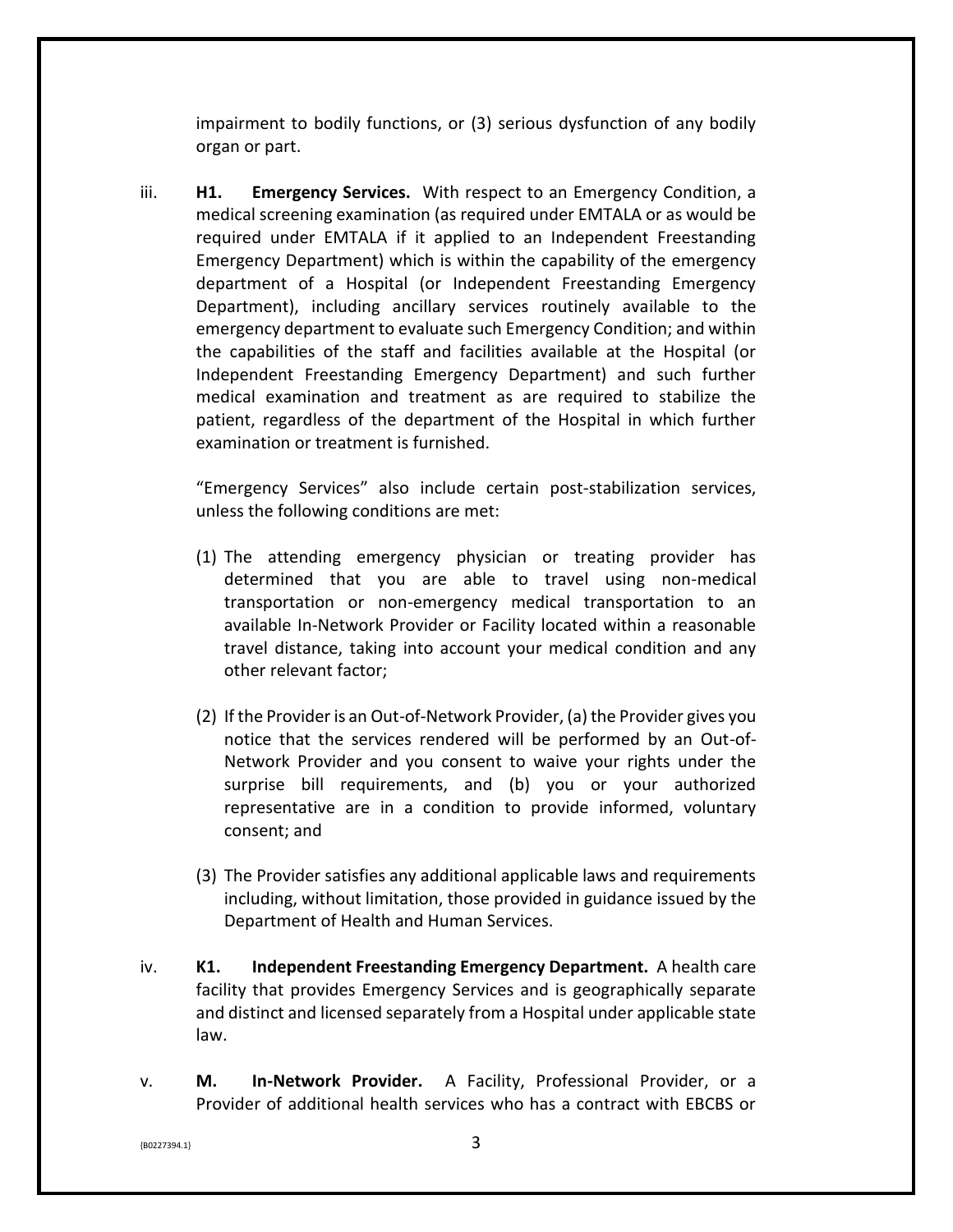another Blue Cross and/or Blue Shield plan to provide services to you at a discounted rate. In-Network Providers have agreed to accept the discounted rate as payment in full for services covered under the Plan. A list of In-Network Providers is included in a provider directory and is available at [www.excellusbcbs.com](http://www.excellusbcbs.com/) or upon request by calling the customer service number located on your identification card. The list may be revised from time to time. The In-Network Provider directory will give you the following information about In-Network Providers:

- (1) Name, address, and telephone number;
- (2) Specialty;
- (3) Board certification (if applicable);
- (4) Languages spoken; and
- (5) Whether the In-Network Provider is accepting new patients.

You are only responsible for any In-Network Provider Copayment, Deductible or Coinsurance that would apply to the covered services, and you will not be responsible for paying for any Out-of-Network charges that exceed your In-Network Provider Copayment, Deductible or Coinsurance, if you receive covered services from a provider who is not an In-Network Provider because you reasonably relied on incorrect information the Plan or EBCBS provided about whether the provider was an In-Network Provider in the following situations:

- (1) The provider is listed as an In-Network Provider in the online provider directory;
- (2) The paper provider directory listing the provider as an In-Network Provider is incorrect as of the date of publication;
- (3) You were given written notice that the provider is an In-Network Provider in response to your telephone request for network status information about the provider; or
- (4) You are not provided with written notice within one business day of your telephone request for network status information.

 ${4}$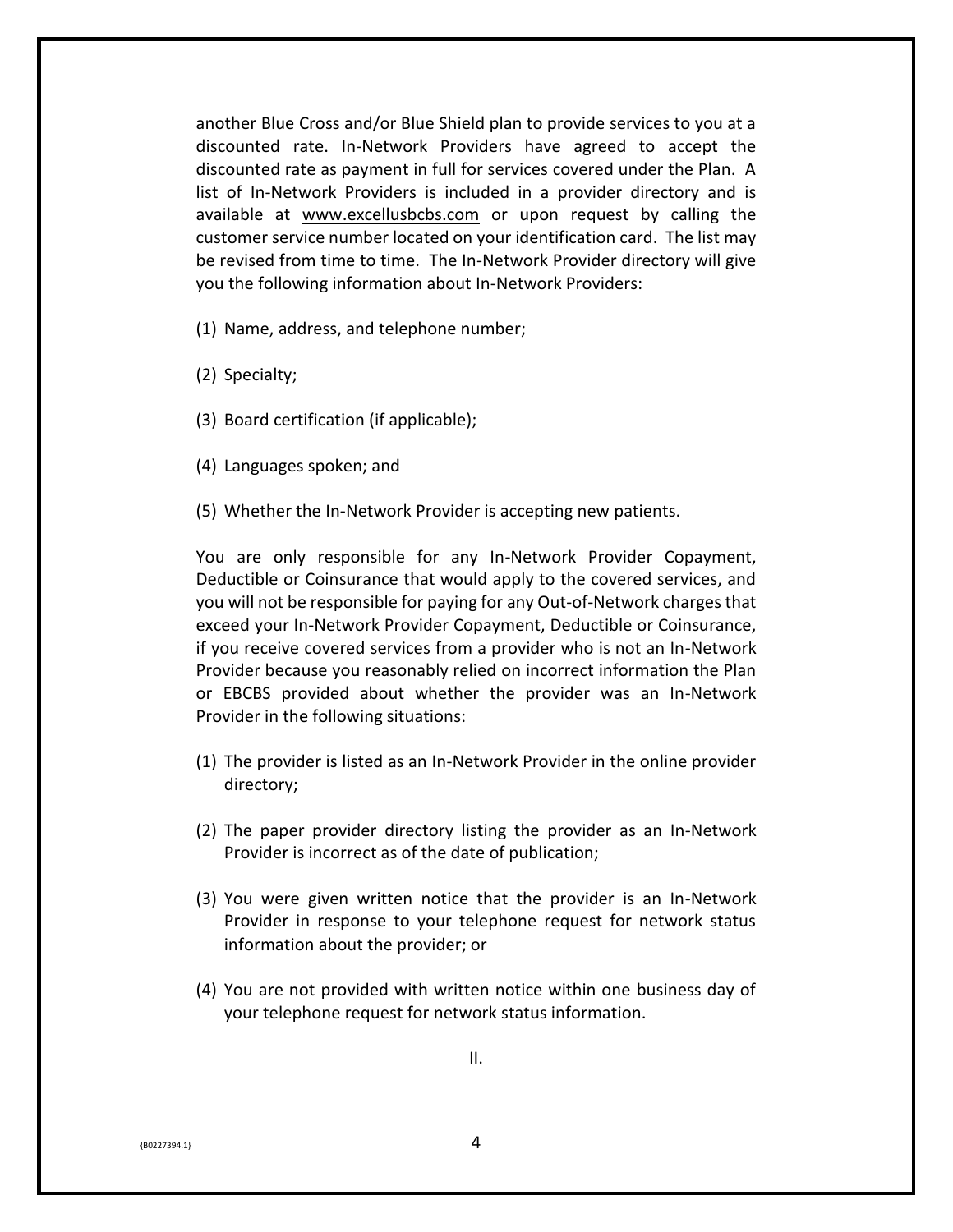A new Section 5A titled **PROTECTION FROM SURPRISE BILLS** was added to read as follows:

## "**SECTION 5A**

## **PROTECTION FROM SURPRISE BILLS**

A 'Surprise Bill' is a bill you receive for a covered service in the following circumstances:

- (1) Emergency Services performed by an Out-of-Network Provider with respect to an Emergency Condition;
- (2) Air ambulance services performed by an Out-of-Network Provider; and
- (3) For certain non-Emergency Services performed by an Out-of-Network Provider at a participating Hospital, ambulatory surgical center and Independent Freestanding Emergency Department.

There are special reimbursement rules that apply to Surprise Bills when determining the Plan's payment to the Out-of-Network Provider. These special reimbursement rules will always apply to the following covered non-Emergency Services when performed by an Out-of-Network Provider at an In-Network Hospital, ambulatory surgical center or Independent Freestanding Emergency Department:

- (1) Covered services performed by an Out-of-Network Provider when an In-Network Provider is unavailable at the time the healthcare services are performed at the In-Network Hospital, ambulatory surgical center or Independent Freestanding Emergency Department;
- (2) Covered services performed by an Out-of-Network Provider as a result of unforeseen, urgent medical issues that arise at the time such services are performed, even if you previously consented to the Outof-Network Provider performing such services;
- (3) Covered services related to emergency medicine, anesthesiology, pathology, radiology, and neonatology;
- (4) Covered services provided by assistant surgeons, hospitalists, and intensivists; and
- (5) Diagnostic services, including radiology and laboratory services.

 $\{B0227394.1\}$  5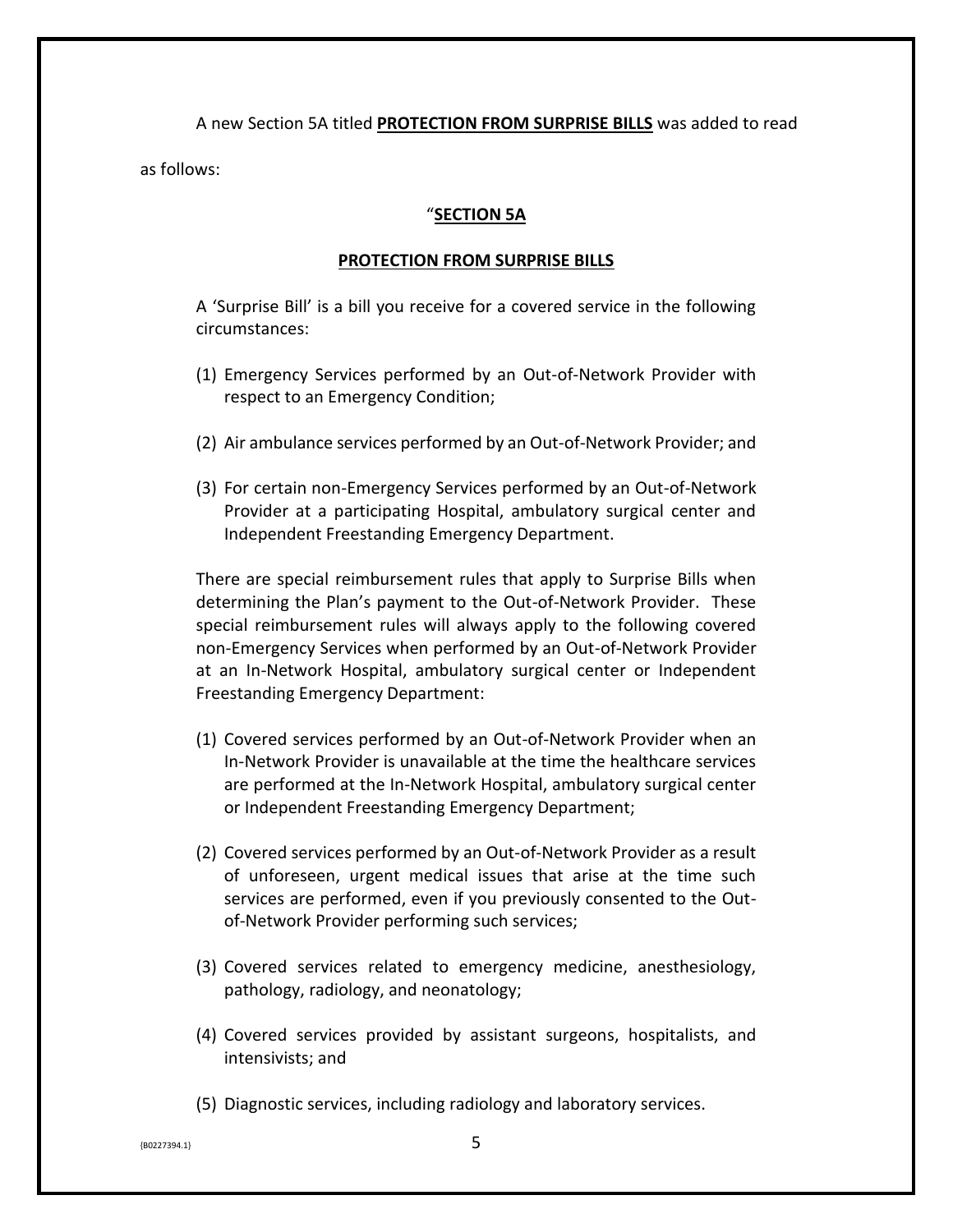A Surprise Bill does not include a bill for healthcare services when an In-Network Provider is available and you elected to receive services from an Out-of-Network Provider or, with respect to non-Emergency Services (other than those specified above) performed by an Out-of-Network Provider in a participating Hospital, ambulatory surgical center or Independent Freestanding Emergency Department if the Out-of-Network Provider has obtained your consent to receive the services after providing you with required notice and satisfying all other consent requirements applicable to the Out-of-Network Provider. If the Out-of-Network Provider follows the notice and consent requirements and you consent to receiving the services, the Plan's normal reimbursement rules with respect to Outof-Network Providers will apply with regard to those services and you may be balance billed. Please see the definition of 'Allowable Expense' for information about the Plan's normal reimbursement rules.

For Surprise Bills, the Plan will reimburse the Out-of-Network Provider an initial payment equal to the Recognized Amount. You will be held harmless for any Out-of-Network Provider charges for the Surprise Bill that exceed your cost-sharing under the Plan (i.e. Copayment, Deductible or Coinsurance) for In-Network Providers. Your cost-sharing will be calculated based off of the Recognized Amount and will count towards your In-Network Deductible, if any, and your In-Network Out-of-Pocket Maximum.

For purposes of this Section, the 'Recognized Amount' means the lesser of the billed charges or the 'Qualifying Payment Amount.' The 'Qualifying Payment Amount' is the amount determined by the Plan in accordance with the requirements of 29 CFR 2590.716-3.

The provisions specified in this Section and in the Plan are designed to comply with the group health plan requirements of the No Surprises Act. The provisions are based on regulations published by the U.S. Department of the Treasury, Department of Labor, and Department of Health and Human Services (the "Departments") and will be interpreted to be consistent with those regulations. If the Departments issue additional guidance regarding the requirements of the No Surprises Act, the Plan will comply with the additional or modified requirements as required by such guidance.

To the extent the Plan provides coverage for air ambulance or Emergency Services for an Emergency Condition and the cost-sharing applied to such air ambulance services or Emergency Services when rendered by an Outof-Network Provider is different than the cost-sharing applied when such services are rendered by an In-Network Provider, to the extent necessary to comply with the No Surprises Act, the Plan will apply the same cost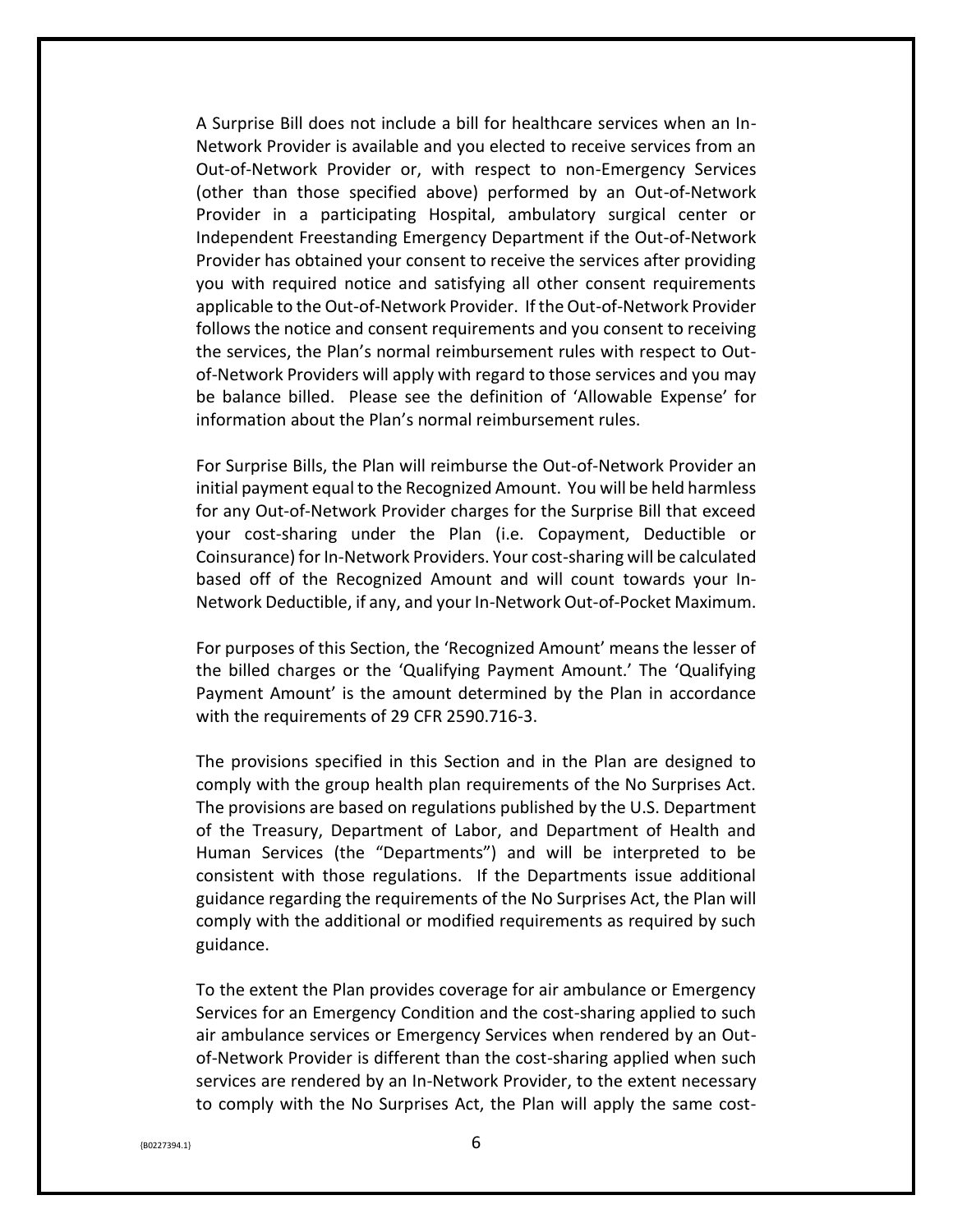sharing to air ambulance services or Emergency Services for an Emergency Condition when rendered by an Out-of-Network Provider as the costsharing that is applied to such services when rendered by an In-Network Provider."

III.

A new Section 5B titled **TRANSITIONAL CARE** was added to read as follows:

### "**SECTION 5B**

#### **TRANSITIONAL CARE**

If you are in an ongoing course of treatment when your In-Network Provider leaves the network, then you may continue to receive covered services for the ongoing treatment from the former In-Network Provider for up to 90 days from the date your provider's contractual obligation to provide services to you under the Plan terminates. If you are pregnant, you may continue care with a former In-Network Provider through delivery and postpartum care directly related to the delivery.

The provider must accept as payment the negotiated fee that was in effect just prior to the termination of the relationship of the provider with the network. The provider must also provide the Plan with necessary medical information related to your care and adhere to any policies and procedures established by the Plan, including those for assuring quality of care and obtaining preauthorization and a treatment plan approved by the Plan. You will receive covered services as if they were being provided by an In-Network Provider and will be responsible only for any applicable costsharing.

In addition to the above, if you are considered a 'continuing care patient' and any benefits under the Plan are terminated because of a change in the terms of participation of your provider in the network, you will be given notice of such change or termination and will have the right to elect to continue coverage under the Plan, with respect to that provider, under the same terms and conditions that were in effect on the date you are given notice of the provider's change in network status or termination of benefits as a result of change in network participation. If you elect to continue such coverage under the Plan, coverage for transitional care with respect to that provider will be provided under those same terms and conditions only for the period ending on the earlier of (1) 90 days from the date the notice is provided or (2) the date you are no longer considered a 'continuing care patient'. In addition, coverage under those same terms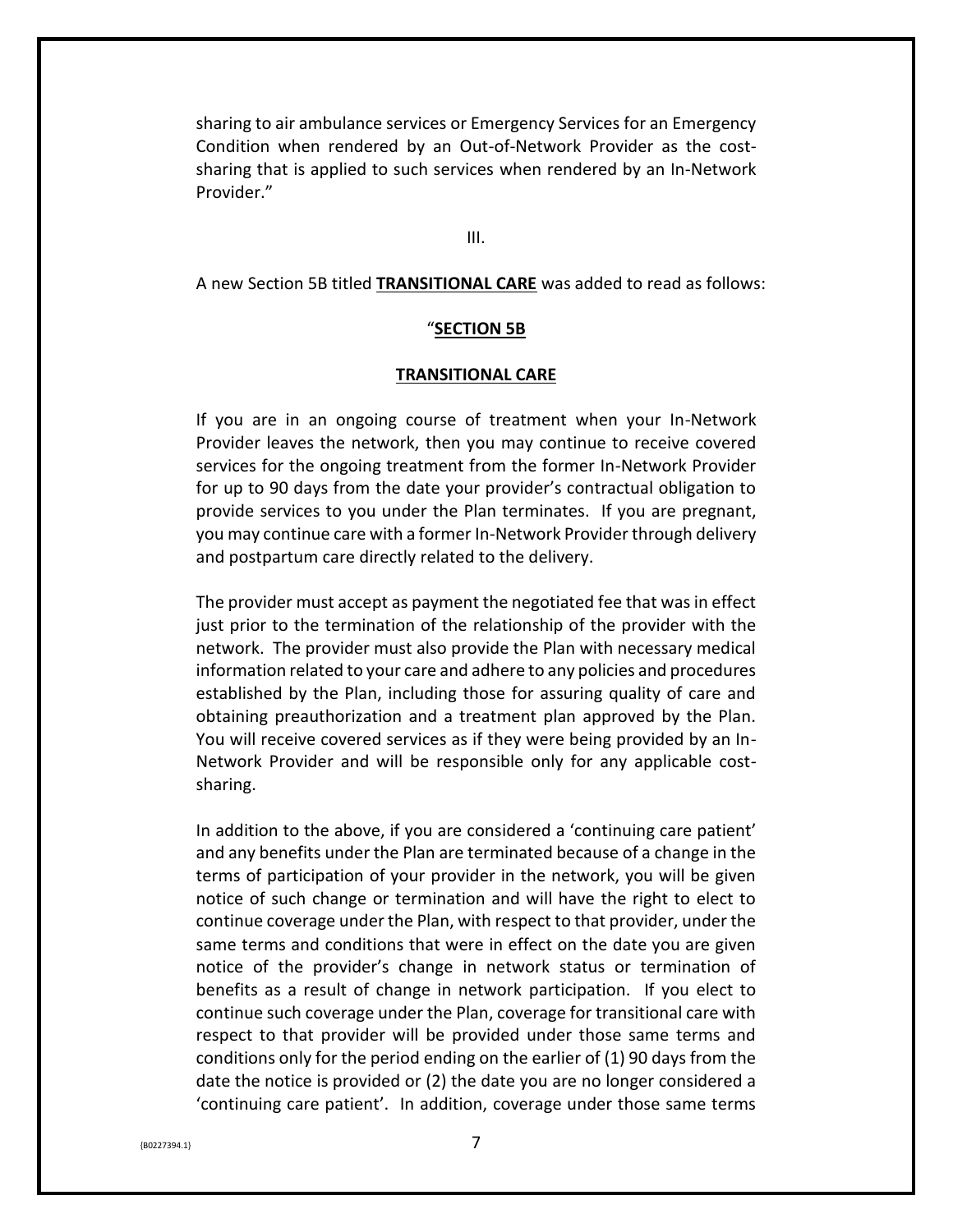and conditions during this period of transitional care is limited to the condition for which you were receiving care from your provider, that qualifies you as a 'continuing care patient,' prior to the provider's change in network status.

For purposes of this section, you are a 'continuing care patient' if you meet any of the following conditions:

- (1) You are undergoing a course of treatment for a 'serious and complex condition.' For this purpose, 'serious and complex condition' means:
	- a. An acute illness that is serious enough to require specialized medical treatment to avoid the reasonable possibility of death or permanent harm; or
	- b. A chronic illness that is life threatening, degenerative, potentially disabling or congenital and requires specialized medical care for a prolonged period of time.
- (2) You are undergoing a course of institutional or inpatient care from the provider.
- (3) You are scheduled to undergo non-elective surgery, including postoperative care from the provider.
- (4) You are pregnant and undergoing a course of treatment for the pregnancy from the provider.
- (5) You are terminally ill (as defined in Section 1861 of the Social Security Act) and receiving treatment for the terminal illness from the provider.

Please note, if the provider was terminated by the network due to fraud, imminent harm to patients, or a final disciplinary action by a state board or agency that impairs the provider's ability to practice, continued treatment with that provider is not available.

If you have any questions with respect to this section, please contact EBCBS at the telephone number listed on your identification card."

IV.

Section 14 (**EXCLUSIONS**) was amended by adding the following to the end of

that section:

 ${8}$